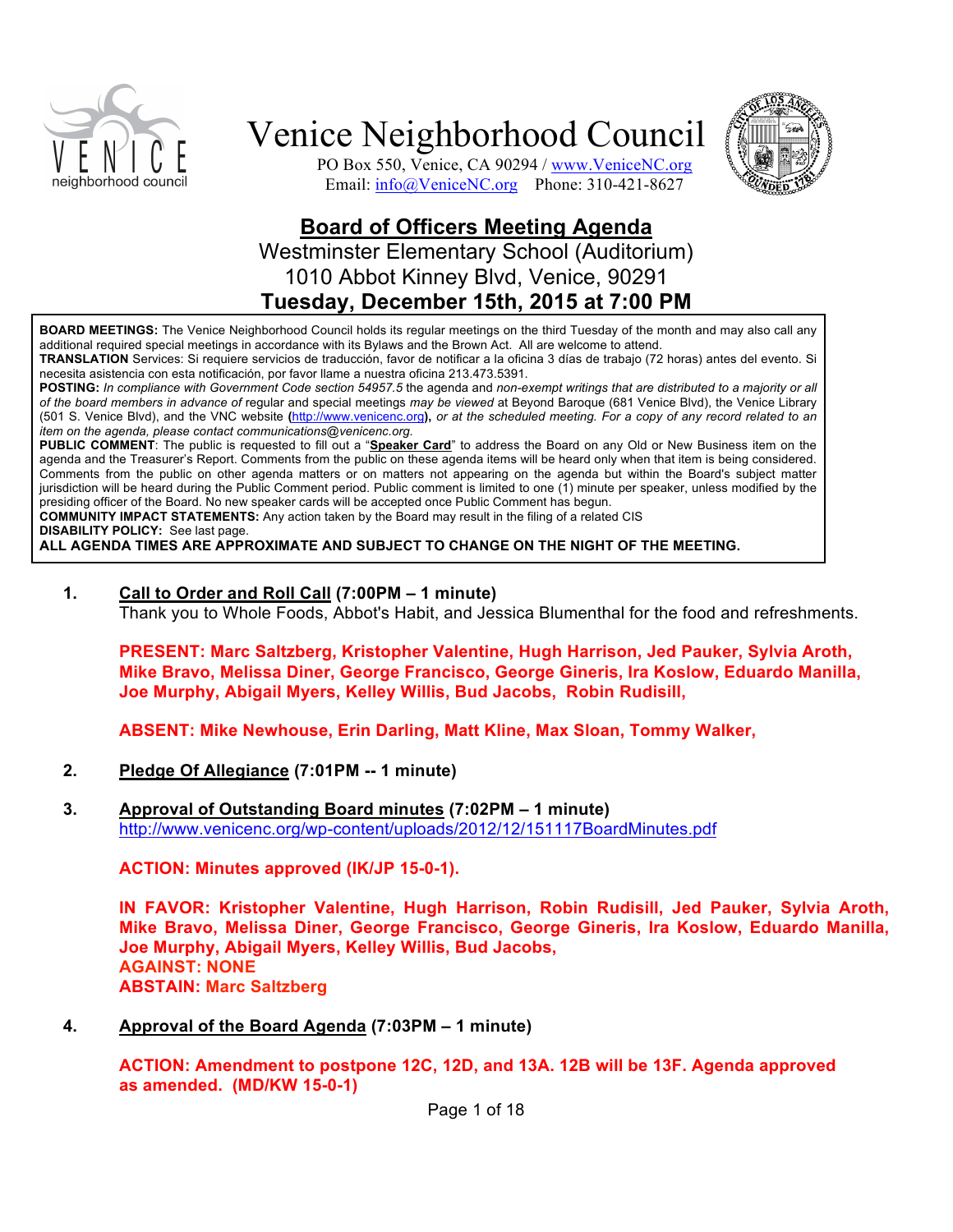

PO Box 550, Venice, CA 90294 / www.VeniceNC.org Email: info@VeniceNC.org Phone: 310-421-8627

**IN FAVOR: Kristopher Valentine, Hugh Harrison, Robin Rudisill, Jed Pauker, Sylvia Aroth, Mike Bravo, Melissa Diner, George Francisco, George Gineris, Ira Koslow, Eduardo Manilla, Joe Murphy, Abigail Myers, Kelley Willis, Bud Jacobs, AGAINST: NONE ABSTAIN: Marc Saltzberg**

- **5. Declaration of Ex Parte Communications or Conflicts-Of-Interest (7:04PM -- 1 minute)**  All Board members shall declare any ex parte communications or conflicts-of interest relating to items on this meeting's agenda. **Eduardo Manilla, Melissa Dinner, Ira Koslow – Spoke to applicant for 601 OFW. Ira recused due to distance. Melissa Dinner spoke to sunscreen advocate.**
- **6. Scheduled Announcements and Presentations (7:05PM 45 minutes)**
- **A Intro of Ocean Front Walk Park Supervisor:** Rob Davis **(10 minutes) Not present.**
- **B Public Safety LAPD Report (10 minutes):** Senior Lead Officers Peggy Thusing (25120@lapd.lacity.org), Kristan Delatori (32914@lapd.lacity.org), Gregg Jacobus, 35162@lapd.lacity.org, Lt. Lydia Leos 23216@lapd.lacity.org, OFW Beach Detail Supervisor. *Includes a monthly Venice crime report and updates on law enforcement issues in Venice.* **Not present.**
- **C Government Reports (15 minutes)** (Representatives have standing place on the agenda, but are not always available to attend)
	- City Councilmember Mike Bonin, Field Deputy, Jesus "Chuy" D. Orozco, 310-568-8772 (jesus.d.orozco@lacity.org) **Donations for Westside Winter Shelter still needed. Pick-up**
	- **to shelter is at OFW/Market. Bonin introduced 7 motions re: traffic.**
	- Congressman Ted Lieu, Representative Janet Turner, 310-496-9896 (janet.turner@mail.house.gov)
	- State Senator Ben Allen, Representative Fernando Morales, 310-318-6994 (fernando.morales@sen.ca.gov) **Not present.**
	- State Assemblyperson Autumn Burke, Rep Odysseus Bostick, 310-412-6400 (odysseus.bostick@asm.ca.gov) **Not present.**
	- LA County Supervisor Sheila Kuehl Westside Field Deputy Rachel Zaiden, 213-974-3333 (rzaiden@bos.lacounty.gov) **Not present.**
	- Mayor Eric Garcetti, Westside Deputy, Daniel Tamm, 213-978-0836 (Daniel.Tamm@Lacity.org) **Not present.**
	- Ejiah Cooper Oakwood Rec Park Director, 310-452-7479 (ejiah.cooper@lacity.org) **Not present.**
	- Commissioner Joel Jacinto Board of Public Works; Rep Shelley Wong (shelley.wong@lacity.org) **Not present.**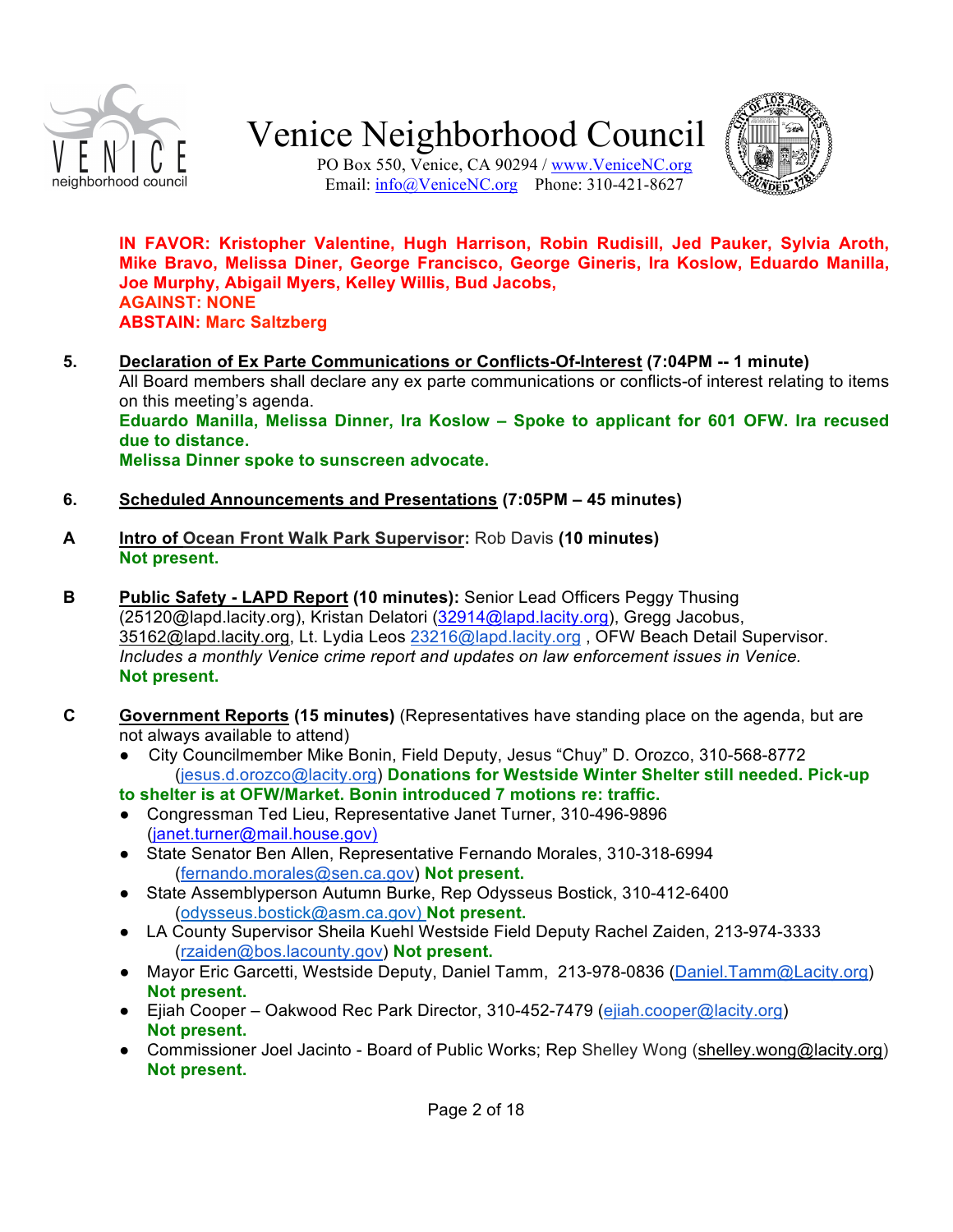



PO Box 550, Venice, CA 90294 / www.VeniceNC.org Email: info@VeniceNC.org Phone: 310-421-8627

## **D VNC Announcements (5 Minutes)**

- President Mike Newhouse (President@VeniceNC.org)
- Vice President Marc Saltzberg (VicePresident@VeniceNC.org)
- Westside Regional Alliance of Councils- Mike Newhouse, WRAC President, Marc Saltzberg, VNC Representatives. (Chair@westsidecouncils.org),
- Los Angeles Neighborhood Council Coalition (LANCC) Ivan Spiegel (Parliamentarian@VeniceNC.org)
- VNC Representative to DWP: Dede Audet
- Venice Chamber Of Commerce: Carl Lambert, President (carl@lambertinc.com)
- VNC Elections 2016: Ivan Spiegel, Elizabeth Wright
- **Jeff Zimmerman Overseeing election for CD11.**

#### **E Great Venice Toy Drive (3 Minutes)** Mariana Aguilar (thegreatvenicetoydrive@gmail.com)

THE GREAT VENICE TOY DRIVE IS UNDERWAY! The VNC and Vera Davis McClendon Youth and Family Center are collecting new, unwrapped, non-violent toys through December 17, 2015 at the following locations: (1) Abbot's Habit, 1401 Abbot Kinney Blvd.; (2) CaliSons, 2013 Ocean Front Walk; (3) HUZZAH!, 2010 Lincoln Blvd.; (4) Le Cellier Wine Bar & Restaurant, 417 Washington Blvd.; (5) Oscar's Cerveteca, 523 Rose Ave.; (6) Superba Food & Bread, 1900 Lincoln Blvd.; (7) the VNC booth at the Venice Farmers' Market (Fridays from 7:30 a.m. to 10:30 a.m.), intersection of Venice Blvd. and Venice Way; (8) the VNC's Board meeting on December 15, 2015, Westminster Elementary School, 1010 Abbot Kinney Blvd.; and (9) Councilman Bonin's Westchester Office, 7166 W. Manchester Ave. (Make sure to look for the bin with the reindeer riding the bicycle!) Then, on Saturday December 19, 2015, the VNC and Vera Davis will give the toys away to kids at their annual free holiday festival at Oakwood Recreation Center from 10am-2pm. At the festival, children up to 16 years of age present with a parent or guardian will be able to select a toy. (First come, first served.) Santa will be available for photos. Kids will be able to engage in arts and crafts or play on a moon bounce or in the snow. There will be facepainting as well as a caricature artist and deejay. Food will be provided. Interested in helping, donating, sponsoring, sharing an idea, or having a collection bin at your company/place of employment? Contact thegreatvenicetoydrive@gmail.com.

**7. Treasurer's Report (7:50PM - 3 minutes)** (Hugh Harrison on behalf of Budget & Finance Committee), (Treasurer@VeniceNC.org) [Discussion and possible action] **[EXHIBIT]**

**A MOTION:** The Venice Neighborhood Council approves the Monthly Expenditure Reports for November 2015. **ACTION: Motion approved (HH/JP 15-0-1).**

**IN FAVOR: Kristopher Valentine, Hugh Harrison, Robin Rudisill, Jed Pauker, Sylvia Aroth, Mike Bravo, Melissa Diner, George Francisco, George Gineris, Ira Koslow, Eduardo Manilla, Joe Murphy, Abigail Myers, Kelley Willis, Bud Jacobs AGAINST: NONE ABSTAIN: Marc Saltzberg**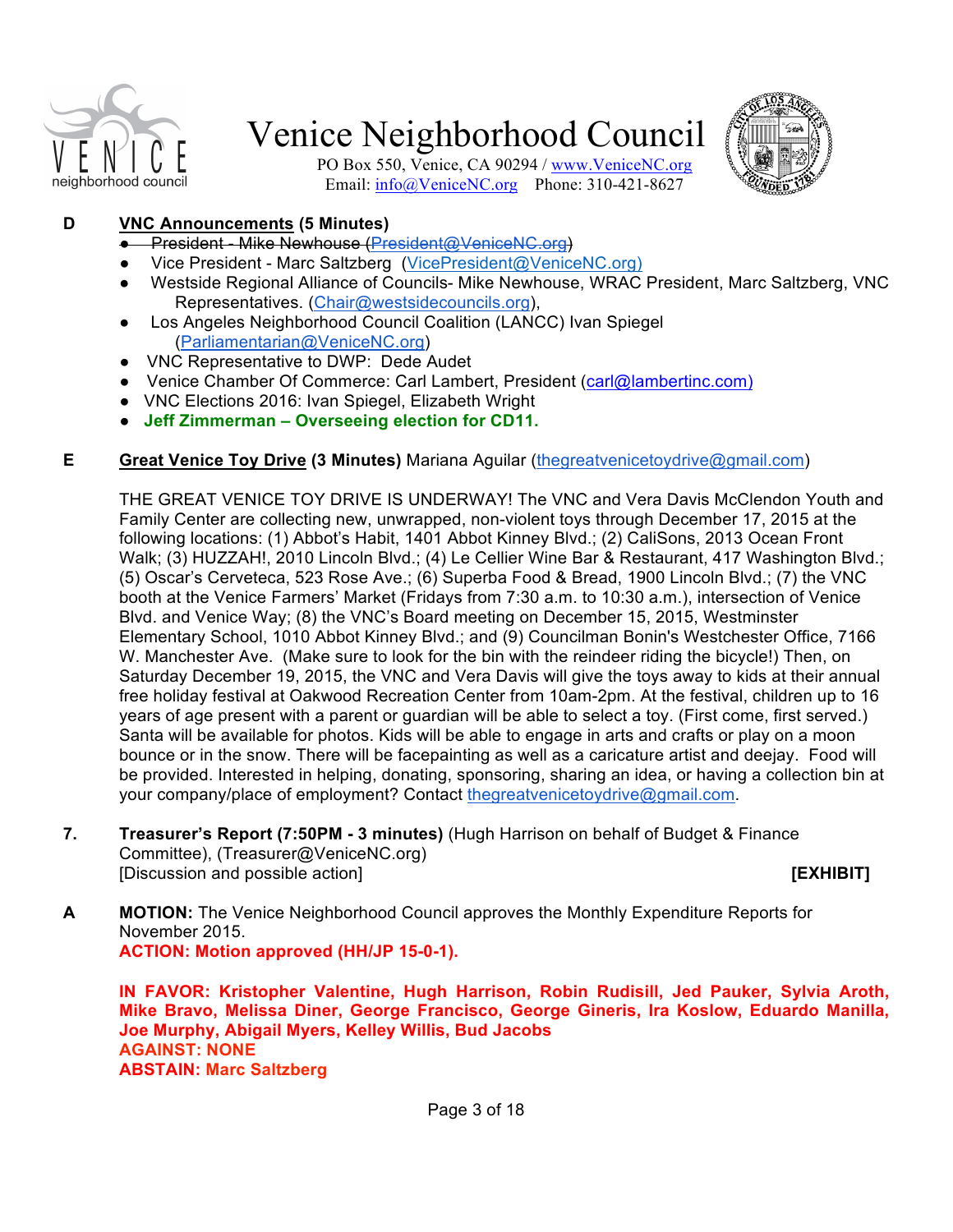

PO Box 550, Venice, CA 90294 / www.VeniceNC.org Email: info@VeniceNC.org Phone: 310-421-8627



### **B Allocation of Additional \$5000 in Budget**

**MOTION:** The VNC shall allocate the additional \$5000 in funding from the City of Los Angeles as follows:

1. \$2000 for Elections.

2. \$2000 for General Outreach.

3. \$1000 for Community Barbecue. RECOMMENDED BY BUDGET COMMITTEE 3-0-1

**ACTION: Motion approved (HH/IK 15-0-1).**

**IN FAVOR: Kristopher Valentine, Hugh Harrison, Robin Rudisill, Jed Pauker, Sylvia Aroth, Mike Bravo, Melissa Diner, George Francisco, George Gineris, Ira Koslow, Eduardo Manilla, Joe Murphy, Abigail Myers, Kelley Willis, Bud Jacobs AGAINST: NONE ABSTAIN: Marc Saltzberg**

**C Funding for Vera Davis Thanksgiving MOTION:** The VNC approves the additional expenditure of \$66.91 for the 2015 Vera Davis Thanksgiving turkey giveaway. RECOMMENDED BY BUDGET COMMITTEE 4-0-0 **ACTION: Motion approved (HH/IK 15-0-1).**

**IN FAVOR: Kristopher Valentine, Hugh Harrison, Robin Rudisill, Jed Pauker, Sylvia Aroth, Mike Bravo, Melissa Diner, George Francisco, George Gineris, Ira Koslow, Eduardo Manilla, Joe Murphy, Abigail Myers, Kelley Willis, Bud Jacobs, AGAINST: NONE ABSTAIN: Marc Saltzberg**

**D Allocation of Funds for Election Manager MOTION:** The VNC approves the allocation of \$2000 for a contract with EmpowerLA for the services of an Election Manager for the 2016 Board election. RECOMMENDED BY BUDGET COMMITTEE 3-0-1 **Public Comment: DeDe Audet ACTION: Motion approved (IK/JP 13-1-2).**

**IN FAVOR: Kristopher Valentine, Hugh Harrison, Robin Rudisill, Sylvia Aroth, Melissa Diner, George Francisco, George Gineris, Ira Koslow, Eduardo Manilla, Joe Murphy, Abigail Myers, Kelley Willis, Bud Jacobs, AGAINST: Mike Bravo ABSTAIN: Marc Saltzberg, Jed Pauker**

## **E Augment Toy Drive Budget**

**MOTION:** The Venice Neighborhood Council shall allocate an additional \$1000 for the 2015 Toy Drive with unspent funds from the Art Fair.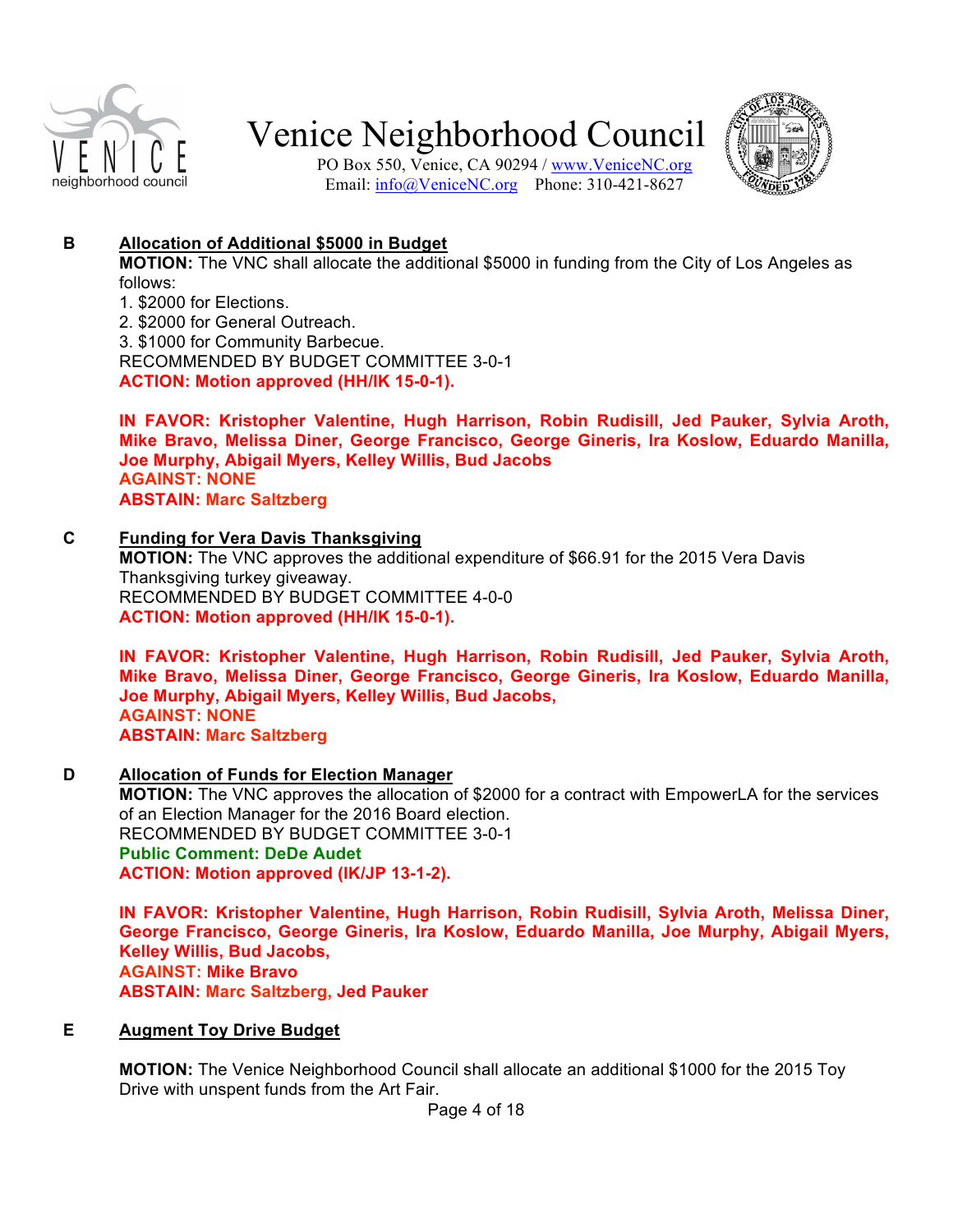

PO Box 550, Venice, CA 90294 / www.VeniceNC.org Email: info@VeniceNC.org Phone: 310-421-8627



### **ACTION: Motion approved (HH//IK 15-0-1).**

**IN FAVOR: Kristopher Valentine, Hugh Harrison, Robin Rudisill, Jed Pauker, Sylvia Aroth, Mike Bravo, Melissa Diner, George Francisco, George Gineris, Ira Koslow, Eduardo Manilla, Joe Murphy, Abigail Myers, Kelley Willis, Bud Jacobs, AGAINST: NONE ABSTAIN: Marc Saltzberg**

#### **8. General Consent Calendar (7:50PM -- 1 minute)**

*[All agenda items on the Consent Calendar will pass when the Consent Calendar is approved. No discussion or Public Comment is allowed on any item. Items may be removed by any board member or stakeholder. Removed items will go to the end of the agenda and be treated as regular agenda items with discussion and public comment.]*

- **A Support for the Los Angeles Homeless Veterans Leasing Act of 2015** (Marc Saltzberg on behalf of WRAC vicepresident@venicenc.org)
	- **MOTION:** WHEREAS, Los Angeles County has the highest number of homeless Veterans in the nation. According to the most recent homeless count conducted by the Los Angeles Homeless Services Authority, there are 4,363 homeless Veterans in the county.
	- WHEREAS, in order to address this crisis, the U.S. Department of Veterans Affairs (VA) is currently implementing a Homeless Plan and developing a Master Plan which will serve as a roadmap for housing and programs at the West LA VA.
	- WHEREAS, the current best practices for housing homeless Veterans is to offer Permanent Supportive Housing with comprehensive services. There is strong evidence-based data confirming a high rate of success and stability using this Housing First model.
	- WHEREAS, the VA would like to build an appropriate number of Permanent Supportive Housing units on the West LA VA based on the needs of the most chronically homeless Veterans, including women, aging and disabled Veterans. Permanent Supportive Housing requires a vehicle called an Enhanced Use Lease. The West LA VA does not currently have Enhanced Use Leasing authority and therefore cannot build Permanent Supportive Housing.
	- WHEREAS, Senator Feinstein and Congressman Lieu have introduced companion bills known as the Los Angeles Homeless Veterans Leasing Acts of 2015. This Act gives the VA the authority to enter into Enhanced Use Leases for the sole purpose of providing supportive housing. The authority has a number of safeguards, including the prohibition against selling or disposing of the land for private development. There are also regular reporting requirements to Congress about the status and success of the supportive housing.
	- WHEREAS, we are pleased the VA is striving to transform the West LA VA into a Veteran-centric property and we support their efforts to use the property to serve our nation's Veterans.
	- NOW, THEREFORE, BE IT RESOLVED, the Venice Neighborhood Council adopts a resolution in support of the Los Angeles Homeless Veterans Leasing Act of 2015 (S. 2013 and H.R. 3484)

#### **B Pagoda Beautification Light Shows** (Melissa Diner on behalf of the Ocean Walk Front Committee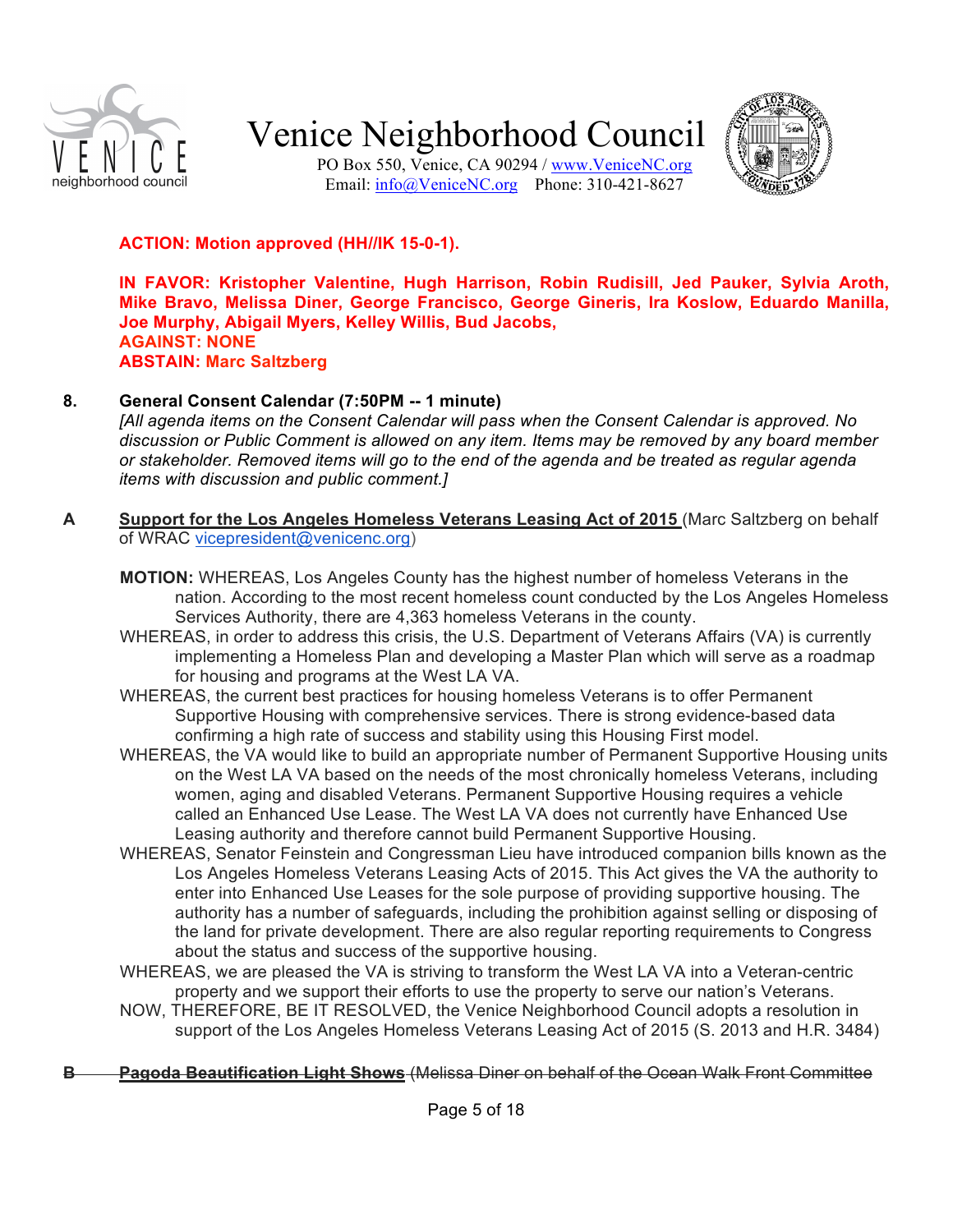



PO Box 550, Venice, CA 90294 / www.VeniceNC.org Email: info@VeniceNC.org Phone: 310-421-8627

#### melissa.diner@venicenc.org)

**MOTION:** The Venice Neighborhood Council supports light shows on all the Ocean Front Walk Pagodas every evening from 8-9pm weekdays and 9-10pm weekends in continuation of the Pagoda Beautification Project. Light will shine toward the beach. RECOMMENDED BY OCEAN FRONT WALK COMMITTEE 6-0-2 **Pulled and postponed to January Meeting.**

#### **C RFI proposals Westminster Senior Center and Dog Park USES FOR ALL and alternative site for exclusive homeless storage** (Melissa Diner melissa.diner@venicenc.org)

**MOTION:** The Venice Neighborhood Council recommends that the Westminster Dog Park not be utilized exclusively for homeless storage as the RFI specifically states "provide community services and/or of a recreational nature," for ALL. (see RFI attached.) **Pulled and postponed to January Meeting.**

**D Evening "Art Walk, Crawl, Block," etc. event to activate Ocean Front Walk**  (Melissa Diner on behalf of the Ocean Walk Front Committee melissa.diner@venicenc.org)

**MOTION:** The Venice Neighborhood Council recommends that the Art walk, Art block, Venice Art Crawl and other interested art organizations consider collaborating on an evening event to activate Ocean Front Walk. RECOMMENDED BY OCEAN FRONT WALK COMMITTEE 8-0-0

**E Allow events on piers, sand & Ocean Front Walk** (Melissa Diner on behalf of the Ocean Walk Front Committee melissa.diner@venicenc.org)

**MOTION:** The Venice Neighborhood Council recommends that the County of Los Angeles, the Dept. of Public Works and the City of Los Angeles allow event permits for all for all applicants, such as weddings and local concerts on Ocean Front Walk, the sand and the Washington and Rose Ave. Pier. They further encourage, transparency in the permit process for all. RECOMMENDED BY OCEAN FRONT WALK COMMITTEE 7-0-1 **Pulled and postponed to January Meeting.**

**F Appoint community Liaison Board of Public Works** (Melissa Diner melissa.diner@venicenc.org)

**MOTION:** The Venice Neighborhood Council will appoint a community liaison or group of community liaisons to the Board of Public Works.

**ACTION: Consent calendar items A, D, and F approved (IK/KV 15-0-1).**

**IN FAVOR: Kristopher Valentine, Hugh Harrison, Robin Rudisill, Jed Pauker, Sylvia Aroth, Mike Bravo, Melissa Diner, George Francisco, George Gineris, Ira Koslow, Eduardo Manilla, Joe Murphy, Abigail Myers, Kelley Willis, Bud Jacobs,**

Page 6 of 18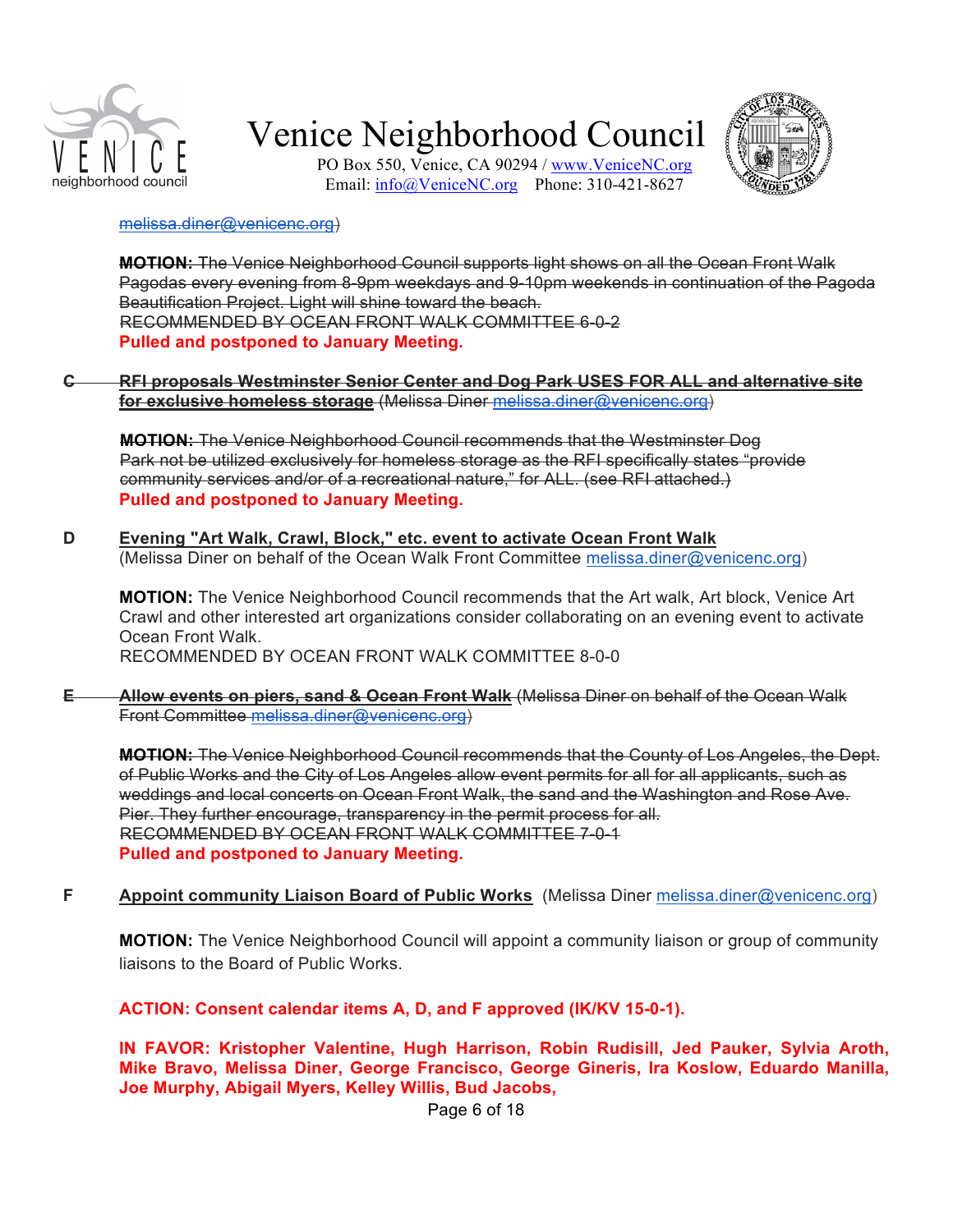

PO Box 550, Venice, CA 90294 / www.VeniceNC.org Email: info@VeniceNC.org Phone: 310-421-8627



#### **AGAINST: NONE ABSTAIN: Marc Saltzberg**

### **9. Land Use and Planning Committee (LUPC) Consent Calendar (7:51 PM -- 1 minute)**

*[All agenda items on the Land Use and Planning Committee (LUPC) Consent Calendar will pass when the LUPC Consent Calendar is approved. No discussion or Public Comment is allowed on any item. Items may be removed by any Board member or Stakeholder. Removed items will go to the end of agenda item 11. Land Use and Planning Committee and will be treated as regular LUPC agenda items, with discussion and public comment.*

### **A 1317 Cabrillo Ave, North Venice Subarea**

RD1.5-1-O, General Plan Land Use Plan designation: Multiple-Family Residential Low Medium II DIR-2015-2856-VSO and DIR-2015-3491-CEX

*http://www.venicenc.org/1317-cabrillo-ave/*

Project Description: Add 21'-9" x 11'-6" to connect 2 1-story SFD's to create 3-story duplex. Add 22' x  $60'$   $2<sup>nd</sup>$  floor including 3 bedrooms and 3 bathrooms. Recommended by LUPC on 12-7-15 by a vote of 6-0-0 (RR/KR):

**MOTION:** Whereas, complete demo of original structure was done/they did not retain 50% or more of the exterior walls, as required for a Coastal Exemption,

Therefore, the VNC Board recommends that the Coastal Exemption for this project be revoked and that the applicant be required to apply for a CDP.

## **B 2614 Grand View Ave, Southeast Venice Subarea**

R2-1 zone, General Plan Land Use Plan designation: Multiple-Family Residential Low Medium I ZA-2015-1138-CDP-ZAA and ENV-2015-1139-CE and DIR-2015-828-VSO VCZSP Compliance: VSO (Note: there are 2 separate CEQA cases for this project and the 908 Harding Ave project, and not one MND for both CDP's due to the common ownership.) *http://www.venicenc.org/2614-grand-view-ave/*

City Hearing took place on December 3, 2015

Project Description: Construction of a 30' tall, 2,676 sq ft duplex located on a 6,634 sq ft lot and a Zoning Administrator's Adjustment per LAMC Section 12.28 to permit a 4'-4" passageway between an entrance and a street in lieu of 10' as required by LAMC Section 12.21-C, 2(b), with 5 parking spaces—4 covered and 1 uncovered

Applicant: Laurence Tighe, for Berta Gehry

LUPC Staff: Mehrnoosh Mojallali

RECOMMENDED BY LUPC on 11-30-15 by a vote of 9-0-0 (MM/RD):

**MOTION:** The VNC Board recommends approval of the project as presented.

**C 908 Harding Ave, Southeast Venice Subarea** R2-1 zone, General Plan Land Use Plan designation: Multiple-Family Residential Low Medium I

Page 7 of 18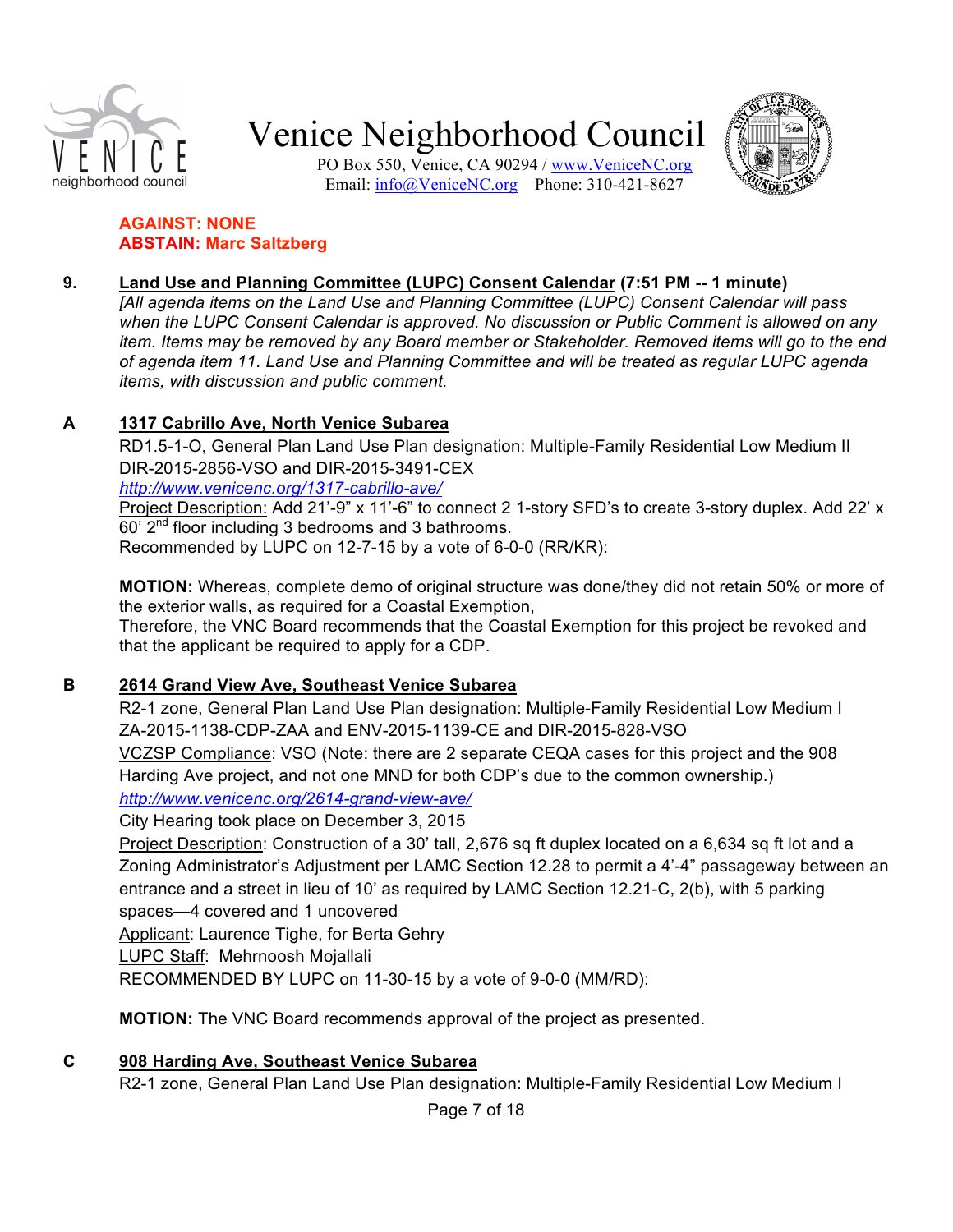



PO Box 550, Venice, CA 90294 / www.VeniceNC.org Email:  $info(a)$ VeniceNC.org Phone: 310-421-8627

ZA-2015-1240-CDP-F and ENV-2015-1241-EAF and DIR-2015-827-VSO VCZSP Compliance: VSO

*http://www.venicenc.org/908-harding-ave/*

City Hearing took place on December 3, 2015

Project Description: Construction of a 30' tall, 2,669 sq ft SFD located on a 7,463 sq ft lot and a Zoning Administrator's Adjustment per LAMC Section 12.24-X, 7 to allow the construction and continued use of a wall, landscaping, and entry gates with a maximum height of 8', in lieu of the maximum 3'-6" in height otherwise permitted in the front yard by LAMC Section 12.21-C, 1(g). Applicant: Laurence Tighe, for Berta Gehry

LUPC Staff: Mehrnoosh Mojallali

RECOMMENDED BY LUPC on 11-30-15 by a vote of 6-1-2 (RA/MK):

**MOTION:** The VNC Board recommends approval of the project as proposed, except that the front yard wall shall not be in excess of the allowable height of 42".

#### **D 330-330½-332-332½ Rennie Ave ("Rennie Row"), Oakwood Subarea**

RD1.5-1 zone, General Plan Land Use Plan designation: Multiple-Family Residential Low Medium II ZA-2014-1264-CDP-SPP-MEL and VTT-72727-SL (Vesting Tentative Tract—5+ lots) and ENV-2014- 1262-MND

VCZSP Compliance: SPP (DIR for SLS/VCZSP pre-October 2014)

*http://www.venicenc.org/330-332-rennie-ave/*

CITY HEARING NOT YET SCHEDULED

Project Description: Mello Act Determination, demo of 5 existing residential units in 4 buildings on two separate lots totaling 12,700 sq ft, Small-Lot Subdivision to create 7 new record lots with 7 new individual SFD's (note: case filed on 4/10/14, accepted for review on 1/22/15) Applicant: Brian Silveira

LUPC Staff: Robin Rudisill, Chair

RECOMMENDED BY LUPC on 12-7-15 by a vote of 5-0-0 (RR/MR):

**MOTION:** The VNC Board recommends approval of the project as presented, with the following additions to the Project Description:

- 1. Trees shown in renderings and plans will be transplanted mature trees of the approximate height shown,
- 2. There will be no roof access structures for the first, second and seventh units.
- 3. The project will include:
	- mature landscape of the approximate height shown on the south side yard,
	- community bike racks
	- a community garden
	- flowering landscape (birds of paradise)
	- use of front yard area of the building for a "pedestrian friendly," front porch-like open gathering area
	- other "neighborhood-friendly features

**Pulled and postponed to January Meeting.**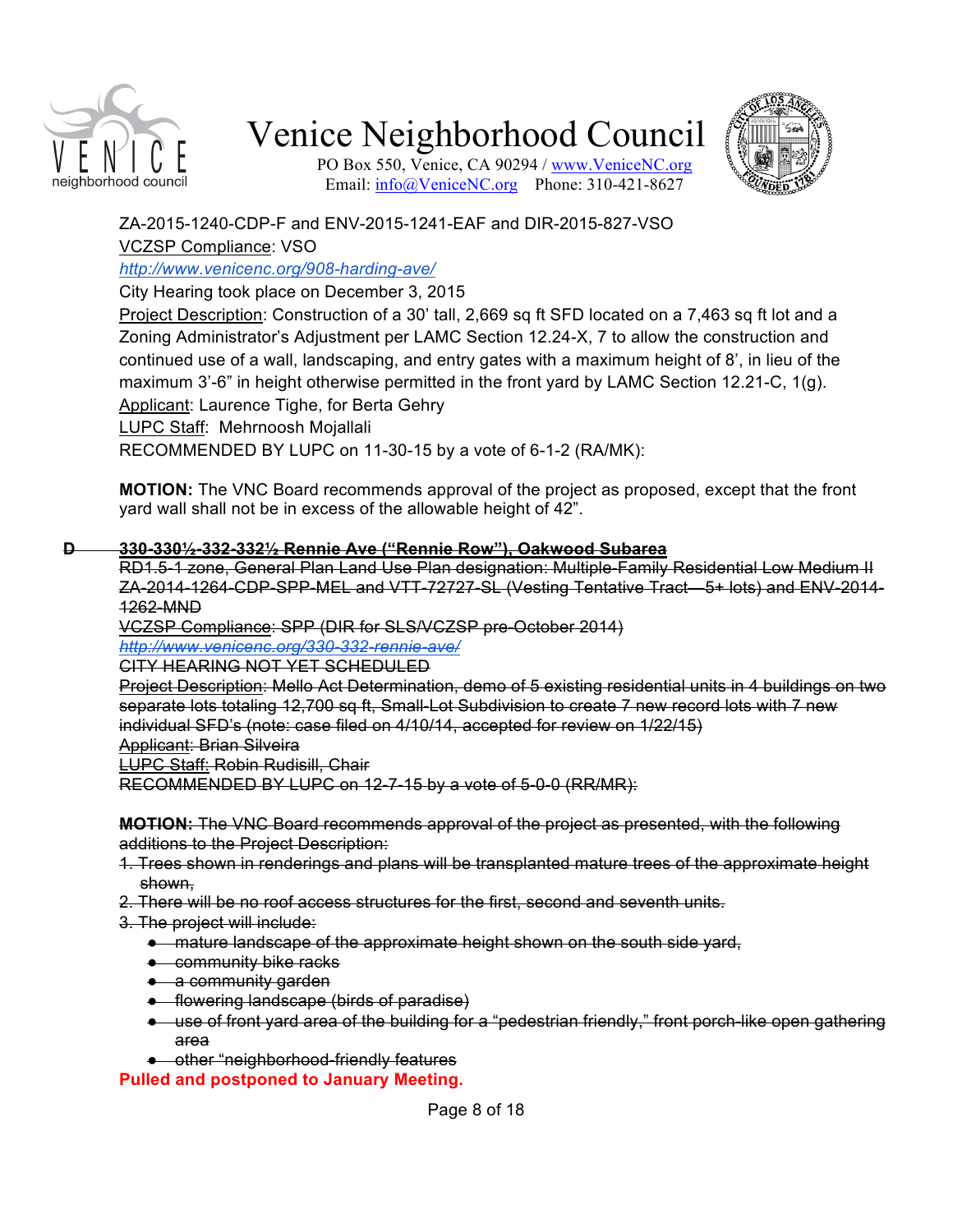



PO Box 550, Venice, CA 90294 / www.VeniceNC.org Email: info@VeniceNC.org Phone: 310-421-8627

### **E 4264 Lincoln Blvd ("Starbucks"), East of Lincoln**

[Q] M2-1-CDO zone

ZA-2015-3966-CUB and ENV-2015-3967-CE VCZSP Compliance: n/a as only for a CUB *http://www.venicenc.org/4264-lincoln-blvd-starbucks/* City Hearing took place on December 15, 2015

Project Description: CUB application for proposed evening program, which includes menu addition of beer & wine for on site consumption, at its existing 1,608 sq ft coffee shop/restaurant/store at 4264 Lincoln Blvd, with 20 existing interior seats and existing hours of operation from 5 am to 9:30 pm on Monday – Saturday, and 5:30 am to 9:00 pm on Sunday, with "last call" ½ hour prior to closing and alcohol not sold prior to 12 noon

Applicant: Spencer Regnery, Glassman Planning Associates, Inc., for Coffee House Holdings, Inc. LUPC Staff: Mehrnoosh Mojalalli

RECOMMENDED BY LUPC on 12-7-15 by a vote of 6-0-0 (KR/MR):

**MOTION:** The VNC Board recommends approval of the project as presented, with operating hours not to extend past 11 pm and no alcohol in the outdoor patio. **Pulled and postponed to January Meeting.**

**ACTION: D and E pulled. Consent calendar items A, B, and C approved (RR/KV 13-0-2).**

**IN FAVOR: Kristopher Valentine, Hugh Harrison, Robin Rudisill, Jed Pauker, Sylvia Aroth, Mike Bravo, Melissa Diner, George Francisco, George Gineris, Ira Koslow, Eduardo Manilla, Abigail Myers, Kelley Willis, Bud Jacobs, AGAINST: NONE ABSTAIN: Marc Saltzberg, Joe Murphy**

**10. Announcements & Public Comment on items not on the Agenda (7:53PM -- 10 minutes)** *[No more than 1 minute per person – no Board member announcements permitted]*

**Molly Hedford re: Westminster Elementary Banner Sponshership Program, Irv Katz, Mark Lipman, Lydia Ponce, Judy Goldman, Elizabeth Wright, Gloria Dobbsman, Yolanda Gonzalez, Yada, Chris Baca**

- **11. Old Business** *[Discussion and possible action]* **(8:03PM -- 0 minutes)**
- **12. LUPC (8:03PM 80 minutes)** Robin Rudisill on behalf of LUPC, (Chair-lupc@VeniceNC.org) *[Discussion and possible action]*

#### **A 601 Ocean Front Walk, North Venice Subarea**

C1-1 zone, General Plan Land Use Plan designation: Community Commercial, Dual Permit Jurisdiction Coastal Zone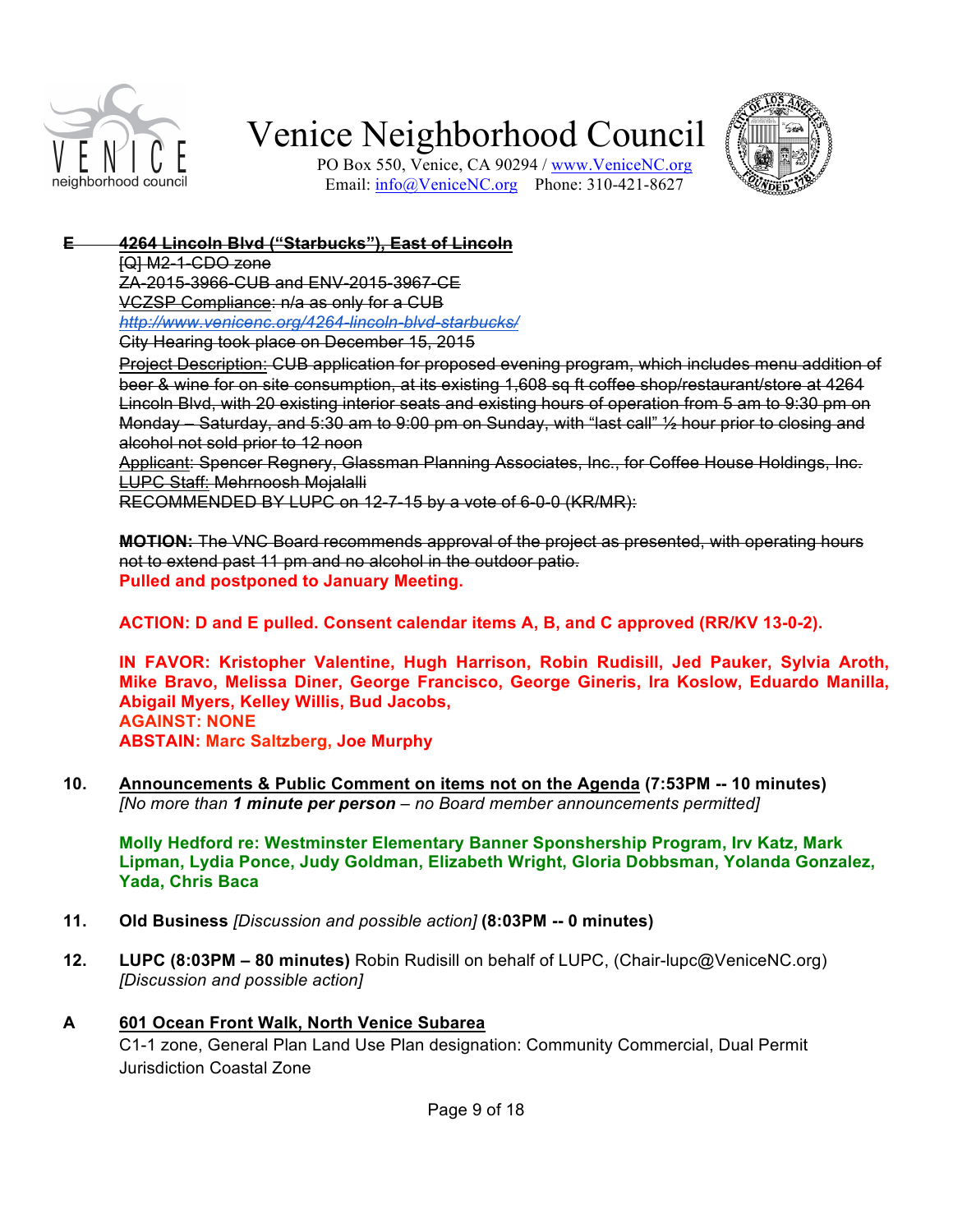

PO Box 550, Venice, CA 90294 / www.VeniceNC.org Email: info@VeniceNC.org Phone: 310-421-8627



ZA-2015-0102-CDP-CU-SPP and ENV-2015-103-MND

## VCZSP Compliance: SPP

Conditional Use (CU): to permit deviations from commercial corner establishment/mini-shopping center requirements by allowing on-site tandem parking otherwise not permitted by LAMC Section 12.22-A.23(a)(4)(i), & relief from the requirement to landscape all street frontages and perimeters as required by LAMC Section 12.22-A.23(a)(10)(i)

*http://www.venicenc.org/601-ocean-front-walk/*

## City Hearing took place on December 3, 2015

Project Description: construction of a 35' tall (3 stories on Ocean Front Walk side & 2 stories on Speedway side) 28,782 sq ft mixed-use building, featuring 7,985 sq ft of retail space (5,250 sq ft along the Boardwalk & 2,735 sq ft on the 2<sup>nd</sup> floor along Sunset Ave), 20,000 sq ft of office space on the 2<sup>nd</sup> & 3<sup>rd</sup> floors, & one 800 sq ft dwelling unit, all sited on a 19,195 sq ft parcel consisting of 4 lots (w/4 APN's) that have been tied via a recorded lot tie for the last 27 years (executed pre-VCZSP), with a parking requirement of 170 spaces, to be met with 134 auto parking spaces within 2  $\frac{1}{2}$  levels of subterranean parking, 128 bicycle parking spaces (covers 32 automobile parking spaces), and an inlieu parking fee payment for 4 parking spaces (representing 50% of the BIZ required parking), with no roof deck, and with setbacks of zero for the front yard ground floor and south side yard, 6' side yard on Sunset Ave, 5' rear yard (15' required less ½ alley width).

Applicant: Glen Irani, Glen Irani Architects Inc.

LUPC Staff: Robert Aronson

RECOMMENDED BY LUPC on 12-7-15 by a vote of 6-0-0 (RR/RD):

**MOTION:** WHEREAS the L.A. General Plan Venice Community Plan Land Use Plan (LUP), certified by the California Coastal Commission in 2001 and thus may be used as guidance in determining compliance of a project with Chapter 3 of the Coastal Act, one of the key Findings required for a CDP, states the following:

Development Within Natural and Recreational Resource Areas/Protection of Views—"Policy I. D. 3. Views of Natural and Coastal Recreation Resources. The scale of development shall comply with height limits, setbacks and standards for building massing specified in Policy Groups I.A and I.B, Residential and Commercial Land Use and Development Standards of this LUP, in order to protect public views of highly scenic coastal areas and vista points, including, but not limited to, the canals, lagoon, jetty, pier, Ocean Front Walk, walk streets and pedestrian oriented special communities." *and*

Preservation of Venice as a Special Coastal Community-"Policy I. E. 2. Scale. New development within the Venice Coastal Zone shall respect the scale and character of community development. Buildings which are of a scale compatible with the community (with respect to bulk, height, buffer and setback) shall be encouraged." and "Policy I. E. 3. Architecture. Varied styles of architecture are encouraged with building facades which incorporate varied planes and textures while maintaining the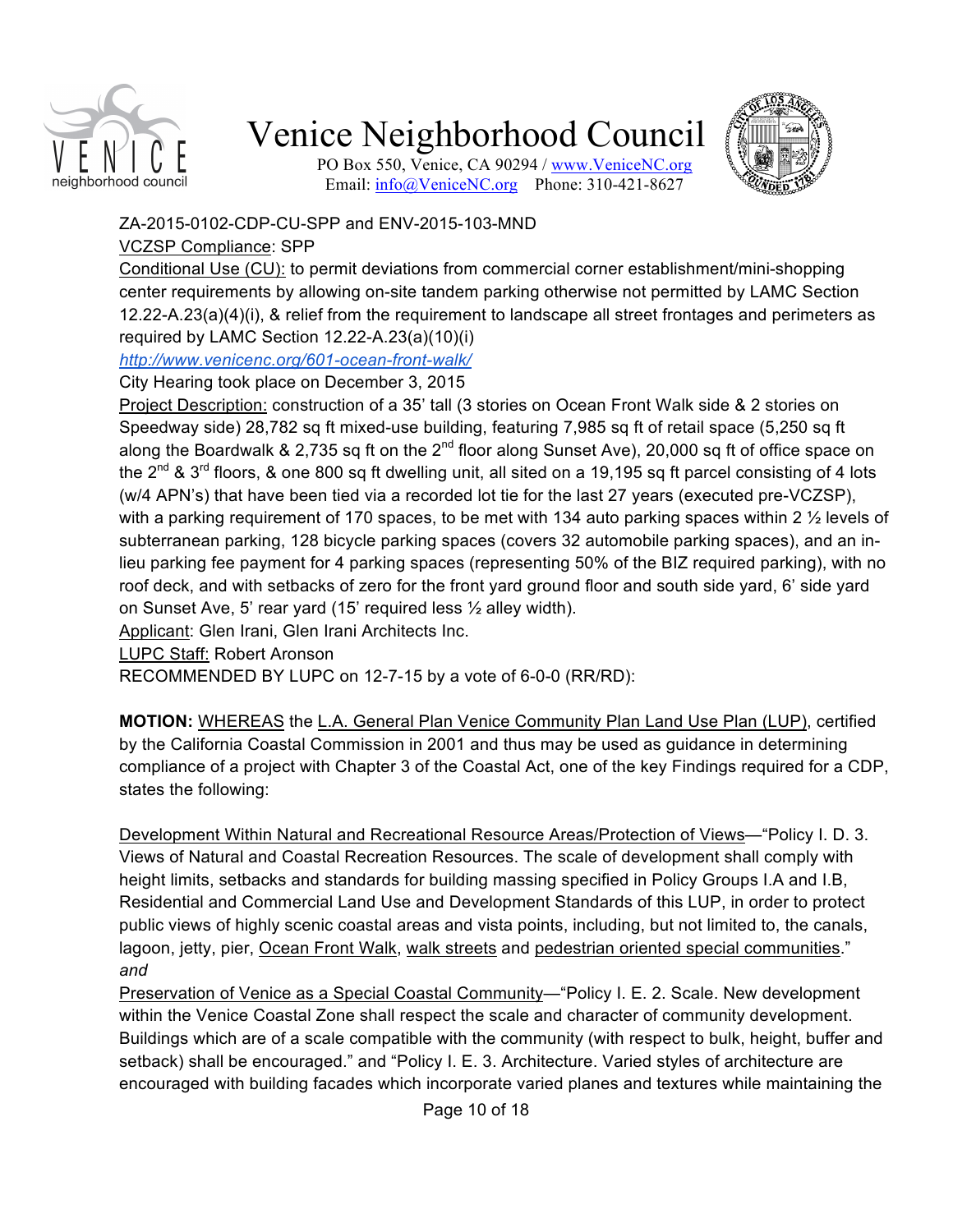

PO Box 550, Venice, CA 90294 / www.VeniceNC.org Email: info@VeniceNC.org Phone: 310-421-8627



neighborhood scale and massing." *and*

Commercial Land Use and Development Standards—"Policy I. B. 2. Mixed-Use Development. Mixeduse residential-commercial development shall be encouraged in all areas designated on the Land Use Policy Map for commercial use….the design of mixed-use development is intended to help mitigate the impact of the traffic generated by the development on coastal access roads and reduce parking demand by reducing the need for automobile use by residents and encouraging pedestrian activity." and "Policy I. B. 7. Commercial Development Standards. Density/Intensity: Maximum Floor Area Ratio (FAR): 1.0 to 1 for retail/office and 1.5 to 1 for retail and/or office and residential." and "Lot Consolidation. Two commercial lots may be consolidated, or three with subterranean parking, with the following restrictions: 1. Methods for insuring that the structure does not look consolidated (breaks in front wall of ten feet minimum) shall be utilized, and 2. Subterranean parking shall be fully depressed with roof at natural grade. Exception: Lot consolidation of more than two lots shall be permitted for mixed-use projects which conform to the existing scale and character of the surrounding community and provide adequate on-site parking…..Building Separation: A minimum of five feet between commercial and residential buildings (except for mixed-use projects)."

2. WHEREAS the following concerns impacting mass, scale and character have been identified: \* the project is allowed to be treated as a mixed-use project per code, based on the inclusion of a residential unit of 800 sq ft, which is less than 3% of the total square footage of the project, resulting in a benefit of a 50% larger maximum FAR, allowing approximately 9,000 additional square feet over the square footage that would be allowed for a strictly commercial project with a 1.0 to 1 maximum FAR.

\* for the past 27 years, four vacant lots have been consolidated into one parcel via a recorded lot tie that is revocable only by the owner.

\* the building separation requirement of five feet between commercial and residential buildings does not apply to this project as it is a mixed-use project per code.

3. WHEREAS neither the VCZSP nor the LUP provides for an exception to substitute required auto parking spaces with bike (or any other mode of transportation) parking spaces, thus using 128 bike parking spaces to meet the parking requirement for 32 auto parking spaces is not acceptable; and many Community members/neighbors and LUPC members believe that due to major flaws in its assumptions the DOT (Department of Transportation) Traffic Impact Study does not adequately address the project issues/requirements for traffic and parking.

THEREFORE, the VNC Board *recommends approval* of the project according to the plans dated October 28, 2015, subject to the following conditions:

1. There shall be a 5-foot setback between the office building and the south side adjacent residential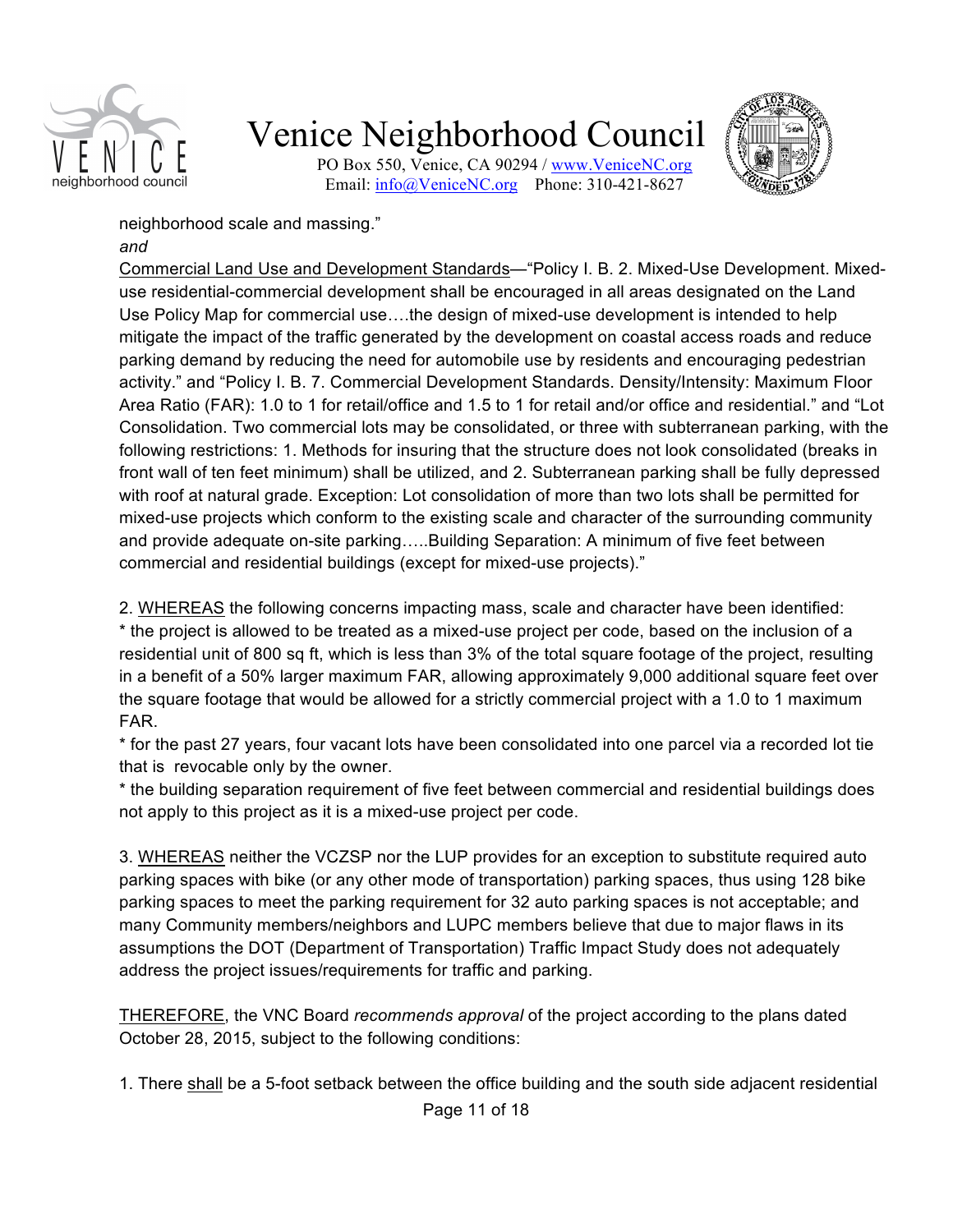

PO Box 550, Venice, CA 90294 / www.VeniceNC.org Email: info@VeniceNC.org Phone: 310-421-8627



building (1'-10" setback from the property line), starting above the parking garage roofline;

2. The air conditioning units shall be located lower into the sloped roof to allow the mechanical systems mounted on the roof to sit at the 33' flat roof deck rather than on top of the varied roofline, which will decrease the required mechanical screen from five feet high to approximately one foot high, thus reducing the overall height of the building;

3. The Applicant and its tenant lease agreements shall allow for the Public to park in the building on evenings, nights, and weekends at prevailing rates, in good faith and to the maximum extent reasonably possible;

4. The Applicant shall avoid obstructing the view and the transparency of the windows for the office areas fronting Ocean Front Walk on the  $2^{nd}$  and  $3^{rd}$  floors, in order to protect public views and to maximize the effect of the aesthetics of the building and its lightness and openness created by the visually interesting curved glass and terraces/open air areas, which serve as visual breaks and both vertical and horizontal articulation, thus reducing the mass of the building;

5. The Council Office shall work with the Applicant, the City's DOT, the VNC and other interested Community members/neighbors to facilitate the City's commitment to implement as many traffic and parking mitigating measures as possible *prior to* the project breaking ground.

#### **PUBLIC COMMENT:**

**IN FAVOR: Time Bonefeild, Rosina Lardoen, Darin Morris, Scott Spector, Jeff Harris AGAINST: Kristina Kropp, Josey Bravo, Jerome Fleischman, Irv Katz, Janet Jones, Vrein Merrian, John Stein, Mansanet Molloy, Steve Meadows, Mark Lipman, Mark Kleiman, Gigi Gaston**

**ACTION: RR makes amendment to replace condition 5. [INSERT TEXT – between rose and winward.] Amendment to motion approved (RR/GG – 9-4-2)**

**IN FAVOR: Hugh Harrison, Robin Rudisill, Jed Pauker, Melissa Diner, George Francisco, George Gineris, Eduardo Manilla, Abigail Myers, Kelley Willis, AGAINST: Kristopher Valentine, Sylvia Aroth, Mike Bravo, Bud Jacobs, ABSTAIN: Marc Saltzberg, Joe Murphy**

**GG makes an amendment. Amendment to motion approved (GG/AM 11-2-2)**

**IN FAVOR: Kristopher Valentine, Hugh Harrison, Robin Rudisill, Jed Pauker, Sylvia Aroth, Melissa Diner, George Francisco, George Gineris, Eduardo Manilla, Abigail Myers, Kelley Willis**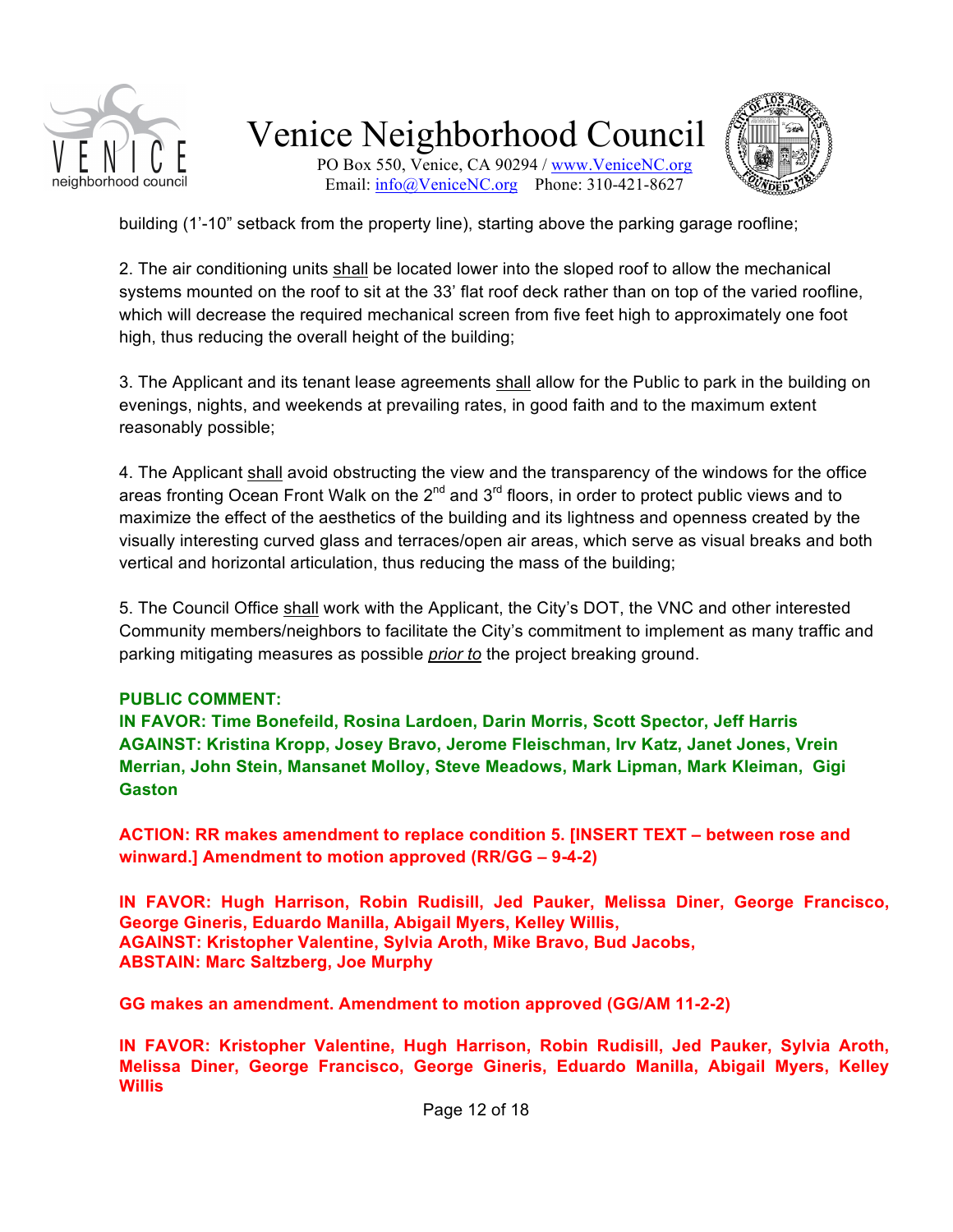



PO Box 550, Venice, CA 90294 / www.VeniceNC.org Email: info@VeniceNC.org Phone: 310-421-8627

#### **AGAINST: Mike Bravo, Bud Jacobs, ABSTAIN: Marc Saltzberg, Joe Murphy**

**GG made motion to read entire motion. GG/MB. Motion defeated.**

**Amended motion failed. (RR/MD 5-8-2)**

**IN FAVOR: Robin Rudisill, Melissa Diner, George Francisco, Eduardo Manilla, Abigail Myers, AGAINST: Kristopher Valentine, Hugh Harrison, Jed Pauker, Sylvia Aroth, Mike Bravo, George Gineris, Kelley Willis, Bud Jacobs, ABSTAIN: Marc Saltzberg, Joe Murphy**

**ACTION: Motion for recommend denial of project as presented approved. (HH/JP 9-4-2)**

**IN FAVOR Kristopher Valentine, Hugh Harrison, Jed Pauker, Sylvia Aroth, Mike Bravo, George Gineris, Abigail Myers, Kelley Willis, Bud Jacobs, AGAINST: Robin Rudisill, Melissa Diner, George Francisco, Eduardo Manilla, ABSTAIN: Marc Saltzberg, Joe Murphy, RECUSED: Ira Koslow**

#### **B 533 Rose Ave ("Superba Snack Bar"), Oakwood Subarea**

C4-1 zone, General Plan Land Use Plan designation: Community Commercial Area of Special Interest—Oakwood Community Commercial Area (Rose Avenue between 4<sup>th</sup> and 7<sup>th</sup> Avenues, to be used for residential, neighborhood retail and services, personal services, and small scale businesses oriented to the local community)

ZA-2015-3040-CUB

VCZSP Compliance: n/a as only for a CUB

*http://www.venicenc.org/533-rose-ave-superba-snack-bar/*

CITY HEARING NOT YET SCHEDULED

Project Description: upgrade of an existing CUB for a full line of alcohol, with 32 existing seats and 5 parking spaces. No change in hours.

Applicant: Dafne Gokcen, FE Design & Consulting

LUPC Staff: Mehrnoosh Mojallali

RECOMMENDED BY LUPC on 11-30-15 by a vote of 5-3-1 (MM/RD):

**MOTION:** The VNC Board recommends approval of the project as presented. **ACTION: Moved to after 13E. Postponed to January Meeting.**

## **C 658 Venice Blvd ("Extra Space Storage" repair & expansion), Southeast Venice Subarea**

 M1-1-O zone, General Plan Land Use Plan designation: Limited Industrial ZA-2015-2789-CEX and ZA-2014-1463-CEX and DIR-2015-3076-CEX and DIR-2015-3188-VSO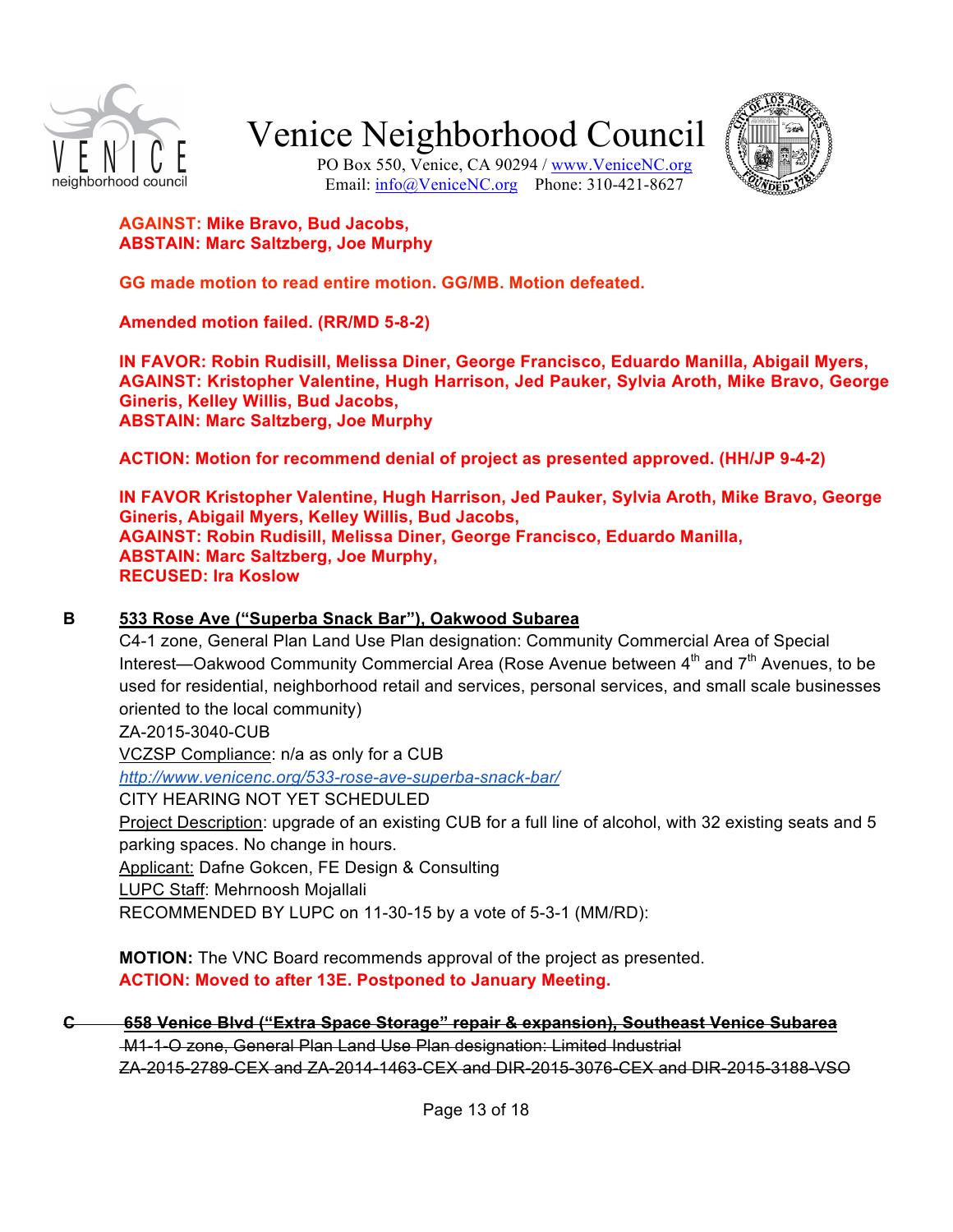



PO Box 550, Venice, CA 90294 / www.VeniceNC.org Email:  $info@$ VeniceNC.org Phone: 310-421-8627

VCZSP Compliance: VSO (2015 vs. 2014?) *http://www.venicenc.org/658-venice-blvd-extra-space-storage/* CITY HEARING NOT YET SCHEDULED Project Description: the repair, replacement, renovation and expansion of a public storage facility partially destroyed by fire Applicant: James Goodman, AIA LUPC Staff: Robert Aronson RECOMMENDED BY LUPC on 11-30-15 by a vote of 5-2-2 (RR/KR):

**MOTION:** The VNC Board recommends approval of the project as presented. **ACTION: Postponed to January Meeting.**

**D Amendments to the Venice Land Use Plan,** Robin Rudisill, Chair (Returned to LUPC by AdCom for a more detailed recommendation)

RECOMMENDED BY LUPC on 11-30-15 by a vote of 6-2-0 (RR/MK):

**MOTION:** The VNC Board recommends the following amendments to the Venice Land Use Plan: **Definition of Remodel, page I-15** 

The definition of "Remodel" shall be changed to be essentially the same as the definition used by the City of Malibu in their Local Coastal Program, as follows:

"Remodel: the upgrade or improvement of the interior or exterior faces of an existing structure without altering the existing foundation, footprint or building envelope, and removing or replacing no more than 50% of the exterior walls, in accordance with all other applicable Building Code and LAMC zoning requirements."

and

b. Policy I. F. 1. Historic and Cultural Resources, page II-28

The second paragraph shall be changed to: "The following buildings, streets, and trees have been identified through the coordinated efforts of surveys performed by the Venice Historical Society, Venice Community, State Coastal Conservancy and City of Los Angeles, including but not limited to Survey LA, as significant architectural, historical and cultural landmarks in the Venice Coastal Zone." and

The following sentence shall be added at the bottom of the listing of significant architectural, historical and cultural landmarks in the Venice Coastal Zone: "All potential historical districts and historic and cultural resources identified in the 2015 SurveyLA, which is incorporated herein by reference." **ACTION: Postponed to January Meeting.**

**13. New Business (9:23PM – 55 minutes)**

*[Discussion and possible action]*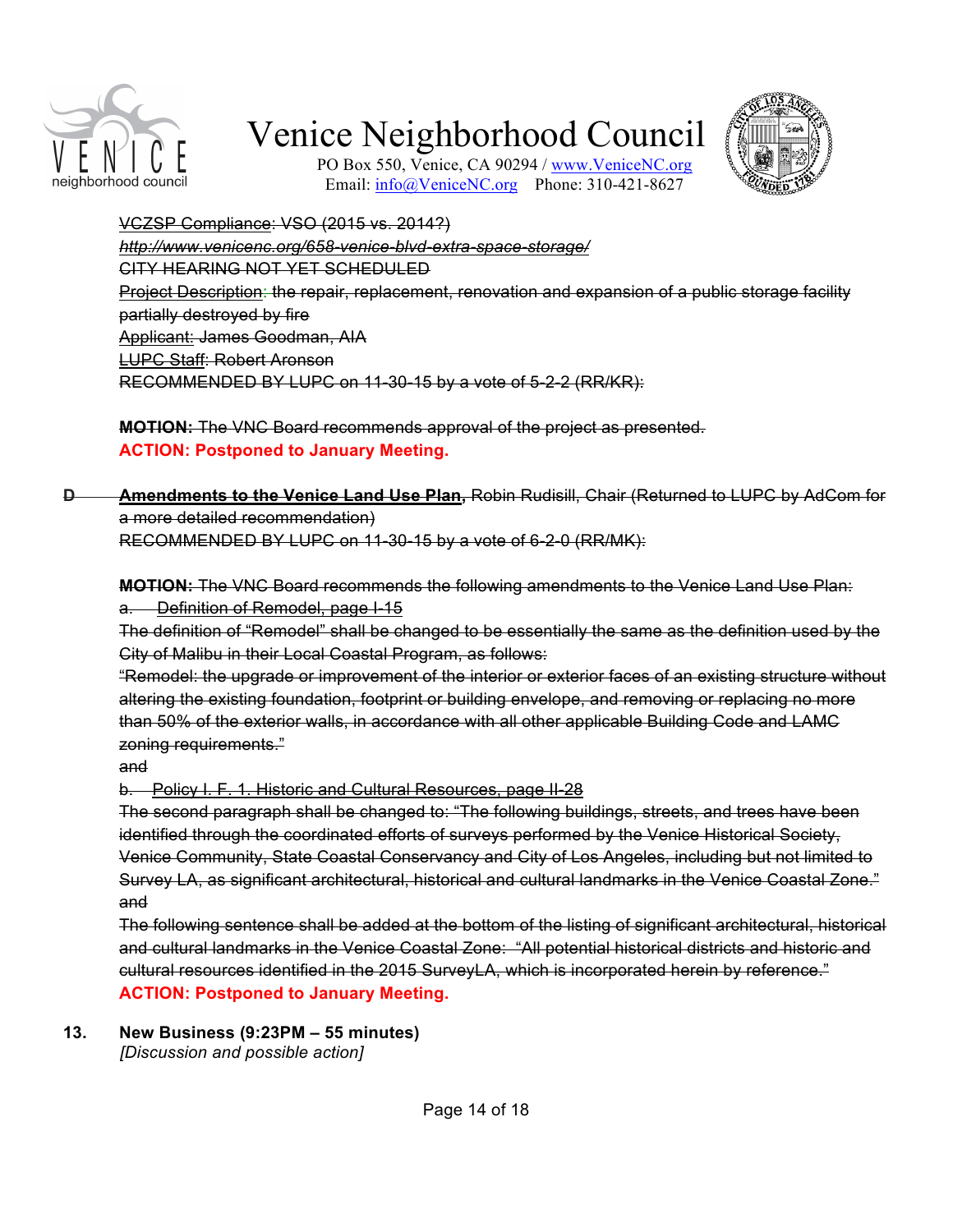

PO Box 550, Venice, CA 90294 / www.VeniceNC.org Email: info@VeniceNC.org Phone: 310-421-8627



**A Grassy Knolls allowed to be maintained by community partners (10 minutes)** (Melissa Diner on behalf of the Ocean Walk Front Committee melissa.diner@venicenc.org)

**MOTION:** The Venice Neighborhood Council recommends permitting green areas to be redesigned and available for community space overseen by adjunct community partners. RECOMMENDED BY OCEAN FRONT WALK COMMITTEE 7-1-0 **ACTION: Postponed to January Meeting.**

**B Sunscreen dispensers on OFW (10 minutes)** (Melissa Diner on behalf of the Ocean Walk Front Committee melissa.diner@venicenc.org)

**MOTION:** The Venice Neighborhood Council recommends the implementation of free sunscreen dispensers in designated areas on Ocean Front Walk. The SnappyScreen, Inc. has reached out and should be implemented with minimal signage similar to how Sun Shield provided sunscreen to all participants on Ciclovia Oct. 18, 2015 etc. RECOMMENDED BY OCEAN FRONT WALK COMMITTEE 5-3-0

**ACTION: Motion approved. (MD/KV 10-3-2)**

**IN FAVOR: Kristopher Valentine, Hugh Harrison, Jed Pauker, Sylvia Aroth, Mike Bravo, Melissa Diner, George Francisco, Joe Murphy, Abigail Myers, Kelley Willis, AGAINST: George Gineris, Ira Koslow, Bud Jacobs, ABSTAIN: Marc Saltzberg, Robin Rudisill,**

**C 338-340 Indiana Ave, Oakwood Subarea (15 minutes)** (Robin Rudisill & Gabriel Ruspini) RD1.5-1 zone, General Plan Land Use designation: Multiple-Family Residential Low Medium II ZA-2015-1389-CDP and ENV-2015-1390-CE and DIR-2012-1705-VSO-MEL VCZSP Compliance: VSO City Hearing took place on December 10, 2015 *http://www.venicenc.org/338-340-indiana-ave/* Project Description: construction of a 30' tall duplex sited on a vacant 5,282 sq ft lot Applicant: Jason Berk, for Aubrey Balkind

**MOTION:** The VNC Board recommends approval of the project as presented.

**PUBLIC COMMENT: Irv Katz**

**ACTION: RR amendment: contingent on the removal of storage areas included as part of the rooftop structure. (RR/HH 11-0-3)**

**IN FAVOR: Kristopher Valentine, Hugh Harrison, Robin Rudisill, Jed Pauker, Sylvia Aroth, Mike Bravo, George Francisco, George** 

Page 15 of 18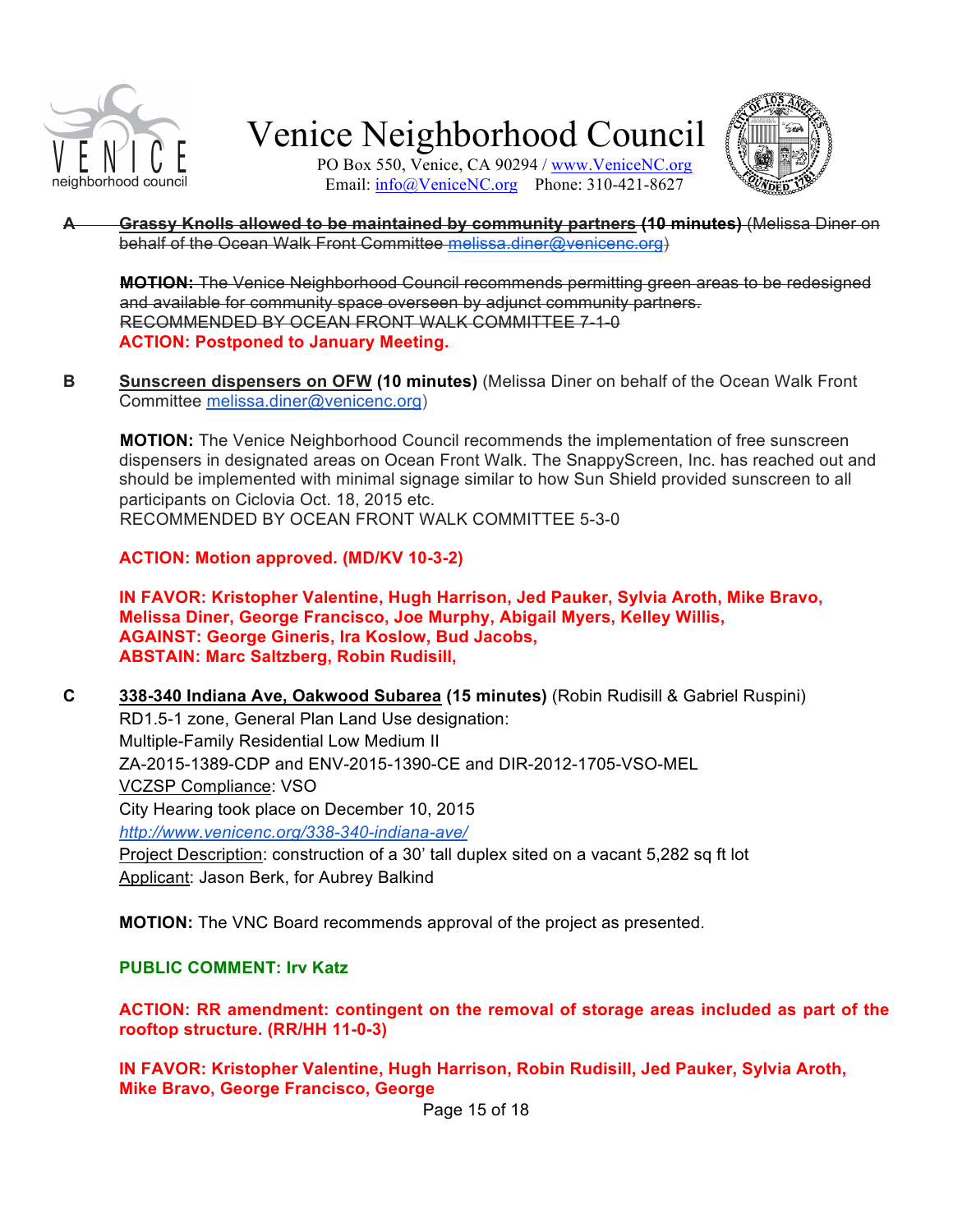



PO Box 550, Venice, CA 90294 / www.VeniceNC.org Email: info@VeniceNC.org Phone: 310-421-8627

**Gineris, Ira Koslow, Kelley Willis, Bud Jacobs, AGAINST: None ABSTAIN: Marc Saltzberg, Joe Murphy, Abigail Myers,**

**Motion as amended fails. (RR/JP)**

**IN FAVOR: Kristopher Valentine, Hugh Harrison, Robin Rudisill, Melissa Diner, George Francisco, Abigail Myers, AGAINST: Marc Saltzberg, Jed Pauker, Mike Bravo, George Gineris, Ira Koslow, Kelley Willis, Bud Jacobs, ABSTAIN: Sylvia Aroth, Joe Murphy,**

### **D 505 28th Ave, Southeast Venice Subarea (10 minutes)** (Robin Rudisill)

R1-1-O zone, General Plan Land Use Plan designation: Single-Family Residential Low, Dual Permit Jurisdiction Coastal Zone DIR-2015-3474-CDP and ENV-2015-3475-CE and DIR-2015-3647-VSO VCZSP Compliance: VSO

*http://www.venicenc.org/505-28th-ave/*

City Hearing took place on December 7, 2015

Project Description: Demo of 405 sq ft detached accessory garage, construction of  $2<sup>nd</sup>$  floor addition of 646 sq ft & a new attached 370 sq ft garage to the existing SFD, with 3 parking spaces, 2 covered & 1 uncovered, max building height of 25' to the top edge of the flat roof and a residential floor area of 2,877 sq ft, on a 4,300 sq ft lot

Applicant: Robert Thibodeau, for Gavin Dogan

**MOTION:** The VNC Board recommends approval of the project as presented.

## **PUBLIC COMMENT: Irv Katz**

## **ACTION: Motion approved (RR/MD 12-0-3).**

**IN FAVOR: Kristopher Valentine, Robin Rudisill, Sylvia Aroth, Mike Bravo, Melissa Diner, George Francisco, George Gineris, Ira Koslow, Eduardo Manilla, Abigail Myers, Kelley Willis, Bud Jacobs AGAINST: None ABSTAIN: Marc Saltzberg, Jed Pauker, Joe Murphy RECUSED: Hugh Harrison**

**E 310-312 Venice Way, North Venice Subarea (10 minutes)** (Robin Rudisill)

RD1.5-1-O, General Plan Land Use Plan designation: Multiple-Family Residential Low Medium II ZA-2015-1963-ZAD and ENV-2015-1965-CE VCZSP Compliance: none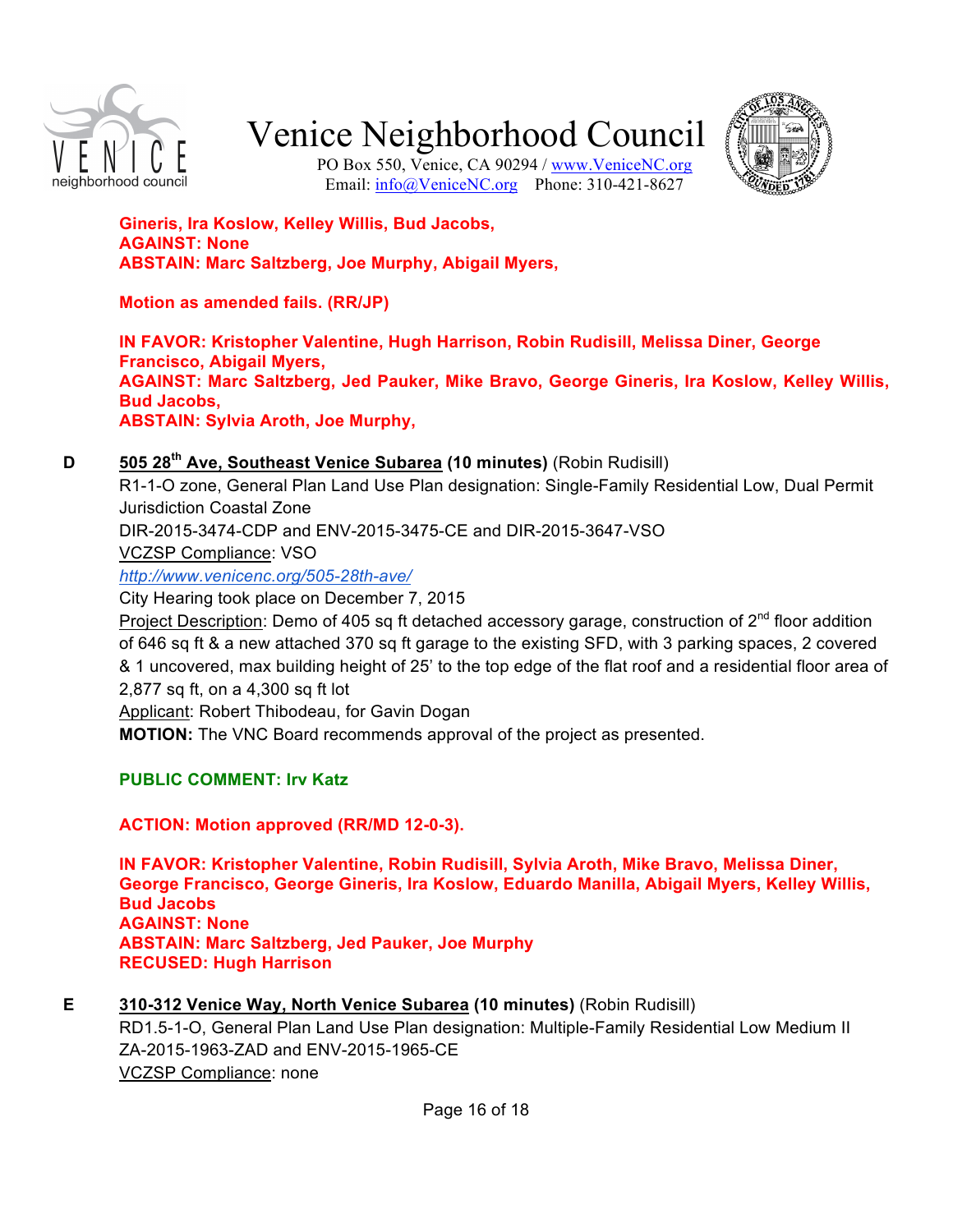

PO Box 550, Venice, CA 90294 / www.VeniceNC.org Email: info@VeniceNC.org Phone: 310-421-8627



#### *http://www.venicenc.org/310-312-venice-way/*

CITY HEARING Thursday December 17, 2015, 9:30 am, West L.A. Municipal Bldg,  $2^{nd}$  floor Hearing Room, 1645 Corinth Ave

Project Description: Zoning Administrator's Determination pursuant to LAMC Section 12.24-X, 27 to permit the continued operation of a 4,134 sq ft office building in the RD1.5-1-O zone, otherwise not permitted by LAMC Section 12.23-B, 2

Applicant: Steve Catalano for Laura Alice & Peter Scaturro

**MOTION:** The VNC Board *recommends approval* of the project as presented.

#### **PUBLIC COMMENT: Irv Katz**

**ACTION: Motion fails (RR/SA 5-7-2)**

**IN FAVOR: Kristopher Valentine, Hugh Harrison, Robin Rudisill, Melissa Diner, George Francisco, AGAINST: Marc Saltzberg, Sylvia Aroth, Mike Bravo, George Gineris, Ira Koslow, Kelley Willis, Bud Jacobs, ABSTAIN: Eduardo Manilla, Abigail Myers,**

- **14. Board Member Comments on subject matters within the VNC jurisdiction (10:15PM 5 minutes)**
- **15. Adjourn**

**ACTION: Meeting adjourned 9:50PM (RR/MD 15-0-1).**

**IN FAVOR: Kristopher Valentine, Robin Rudisill, Sylvia Aroth, Mike Bravo, Melissa Diner, George Francisco, George Gineris, Ira Koslow, Eduardo Manilla, Abigail Myers, Kelley Willis, Bud Jacobs, Marc Saltzberg, Jed Pauker, Joe Murphy, Hugh Harrison AGAINST: None ABSTAIN: None**

#### **List of Venice Neighborhood Council Committees & Chairs – Volunteers Welcome**

|                       | $-0.01$ , $0.000$ , $0.000$ , $0.000$ , $0.000$ , $0.000$ , $0.000$ , $0.000$ , $0.000$ |                         |                                |
|-----------------------|-----------------------------------------------------------------------------------------|-------------------------|--------------------------------|
| Administrative        | Mike Newhouse                                                                           | Communications          | Jed Pauker                     |
| Arts                  | Eduardo Manilla                                                                         | <b>Discussion Forum</b> | Joe Murphy                     |
| Budget & Finance      | Hugh Harrison                                                                           | <b>Business</b>         | George Francisco               |
| Education             | <b>Bud Jacobs</b>                                                                       | Housing                 | Abigail Myers, Helen Stotler   |
| Land Use and Planning | Robin Rudisill                                                                          | Mass/Scale/Character    | Sue Kaplan                     |
| Neighborhood          | Marc Saltzberg                                                                          | Parking/Transportation  | <b>Abigail Myers</b>           |
| Ocean Front Walk      | Melissa Diner                                                                           | <b>Public Safety</b>    | George Francisco               |
| Outreach              | Sylvia Aroth                                                                            | Santa Monica Airport    | Laura Silagi, Abigail Myers    |
| Rules & Election      | Ira Koslow                                                                              | 2015/16 Election        | Elizabeth Wright, Ivan Spiegel |
| Environmental         | Abigail Myers, Erin Sullivan-Ward, Barbara Lonsdale                                     |                         |                                |
|                       |                                                                                         |                         |                                |

DISABILITY POLICY: As covered under Title II of the Americans with Disabilities Act, the Venice Neighborhood Council